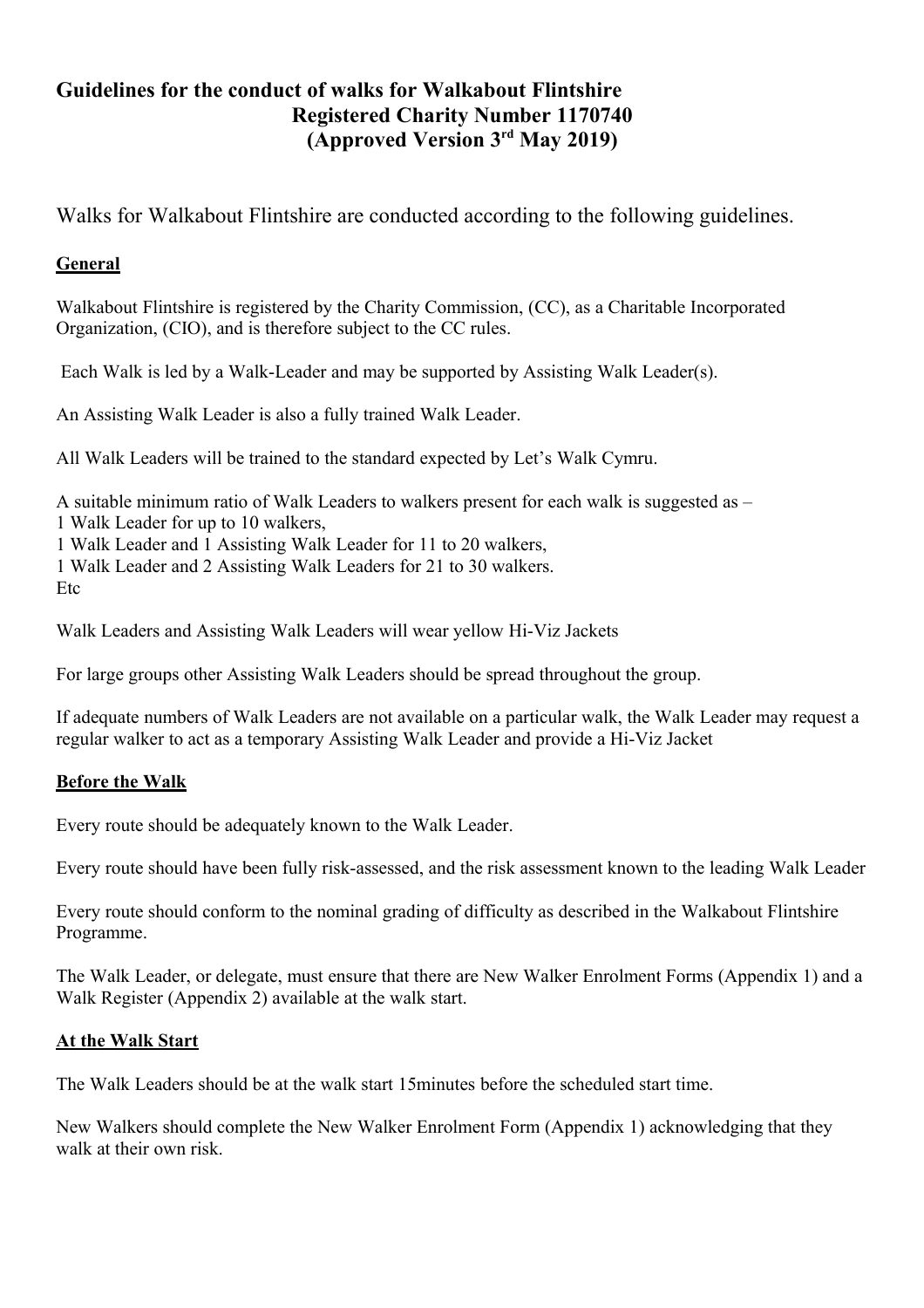Optionally the New Walker may choose to opt in to joining the local Walkabout Flintshire Charity and having their details held by the Walk Leader and the Trustees of Walkabout Flintshire for the purposes of notifying them of changes to the walks, extra walks or of Open Meetings.

All walkers should give their name for registration for the walk on the Walk Register (Appendix 2)

Walkers arriving with a dog will be refused admittance to the walk if, in the Walk-Leaders opinion, the walk is unsuitable for an accompanied dog. e.g. Crossing fields with livestock, big dogs and difficult stiles, etc.

Walkers known to the Walk Leader, who are known to be incompatible with or disruptive to the rest of the walkers can be refused admittance to the walk.

The Walk Leader will briefly introduce new walkers and walkers returning after a long absence and encourage all walkers to interact with them.

The Walk Leader will give a brief description of the walk so that all walkers know what to expect and remind them to walk at their own pace and to let someone know if they are leaving the walk.

#### **During the Walk**

The Walk Leader must carry the Register of Walkers and will be at the front of the walk.

An Assisting Walk Leader, when present, will be at the back of the walk.

The Walk Leader will set a pace appropriate to the group and the route, usually with a slow start building to the steady pace and then towards the end slowing.

The Walk Leader and Assisting Walk Leaders will monitor the performance of all the walkers checking on any solitary walkers or walkers struggling to keep up with the pace.

A system of Dynamic Risk Assessment will apply throughout the walk. e.g. unexpected hazards, fallen trees, unusually uneven surface, inquisitive livestock, etc. In these circumstances the Walk Leader will draw the walkers' attention to the hazard.

Crossing roads are done at the walkers' own risk, but the Walk Leader may wish to ensure the walkers are alert to the danger.

Walkers leaving the walk before completion should ideally notify the Walk Leader or an Assisting Walk Leader.

Assisting Walk Leaders should attempt to recognise and record any such un-notified departures and get an understanding of the reason.

If the walk is in the countryside, then the Walk Leader and Assisting Walk Leaders should ensure that the Countryside Code is observed. See Appendix 3.

Advice for Walk Leaders on dealing with stray dogs during the walk, is given in Appendix 4.

#### **At the End of the Walk**

All the Walk Leaders will ensure that all walkers are accounted for; being safely returned or having left early.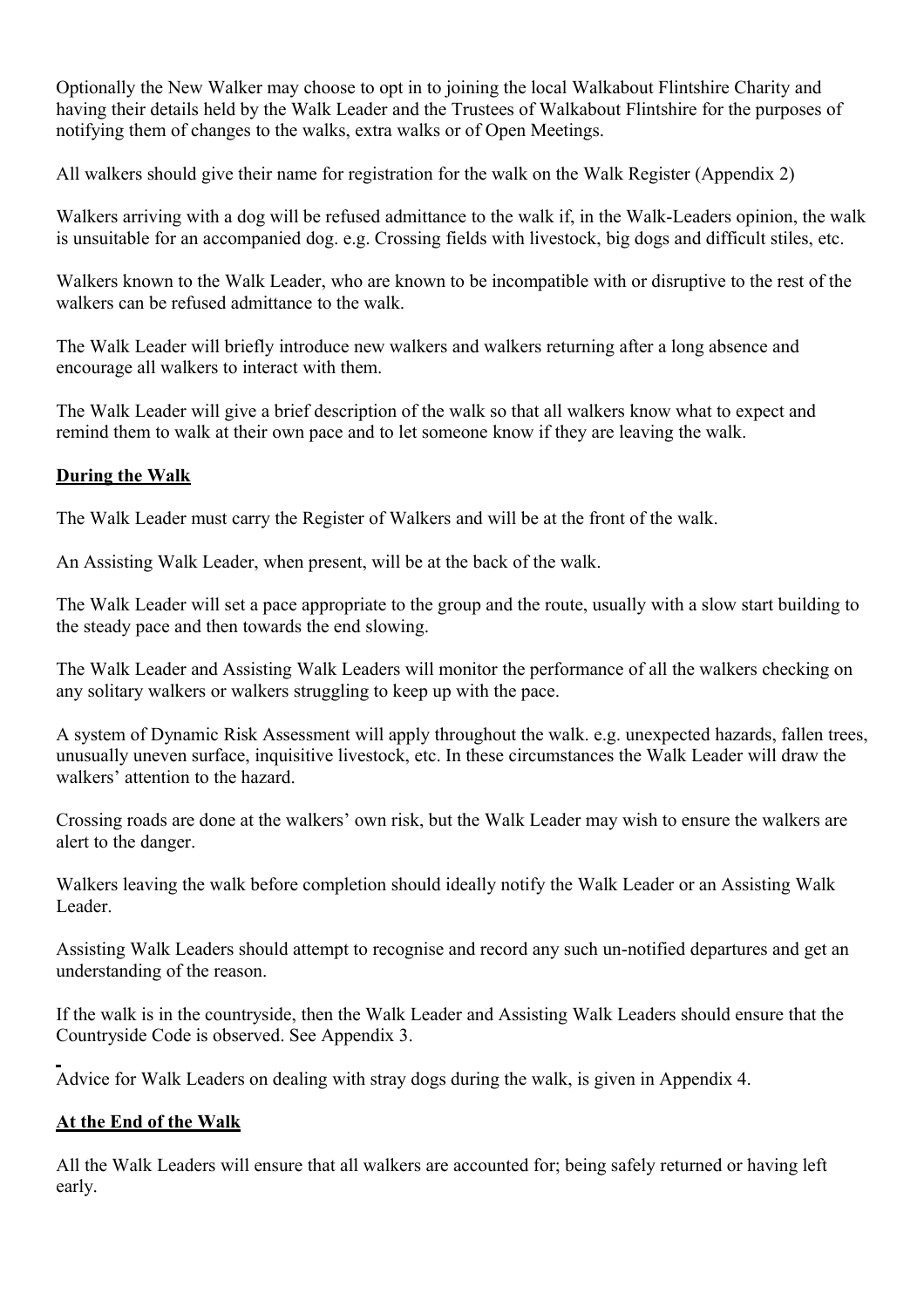Walk Leaders will thank the walkers for joining and congratulate them on their achievement.

Walk Leaders will notify walkers of other similar activities that may be of interest, to encourage their continuing physical activity.

Wherever possible, socialising between the walkers and Walk Leaders will be encouraged by an available bar or café.

### **After the Walk**

The Walk Leader will self-assess the walk and their performance against walker expectation.

The Walk Leader will keep accurate numbers of walkers and new walkers for submission as and when required to any Coordinating Body, possibly Let's Walk Cymru.

If necessary, (hopefully never), fill in an Accident Report forms (Apendix 5) and hold against the unlikely event of a charge of dereliction of Duty of Care.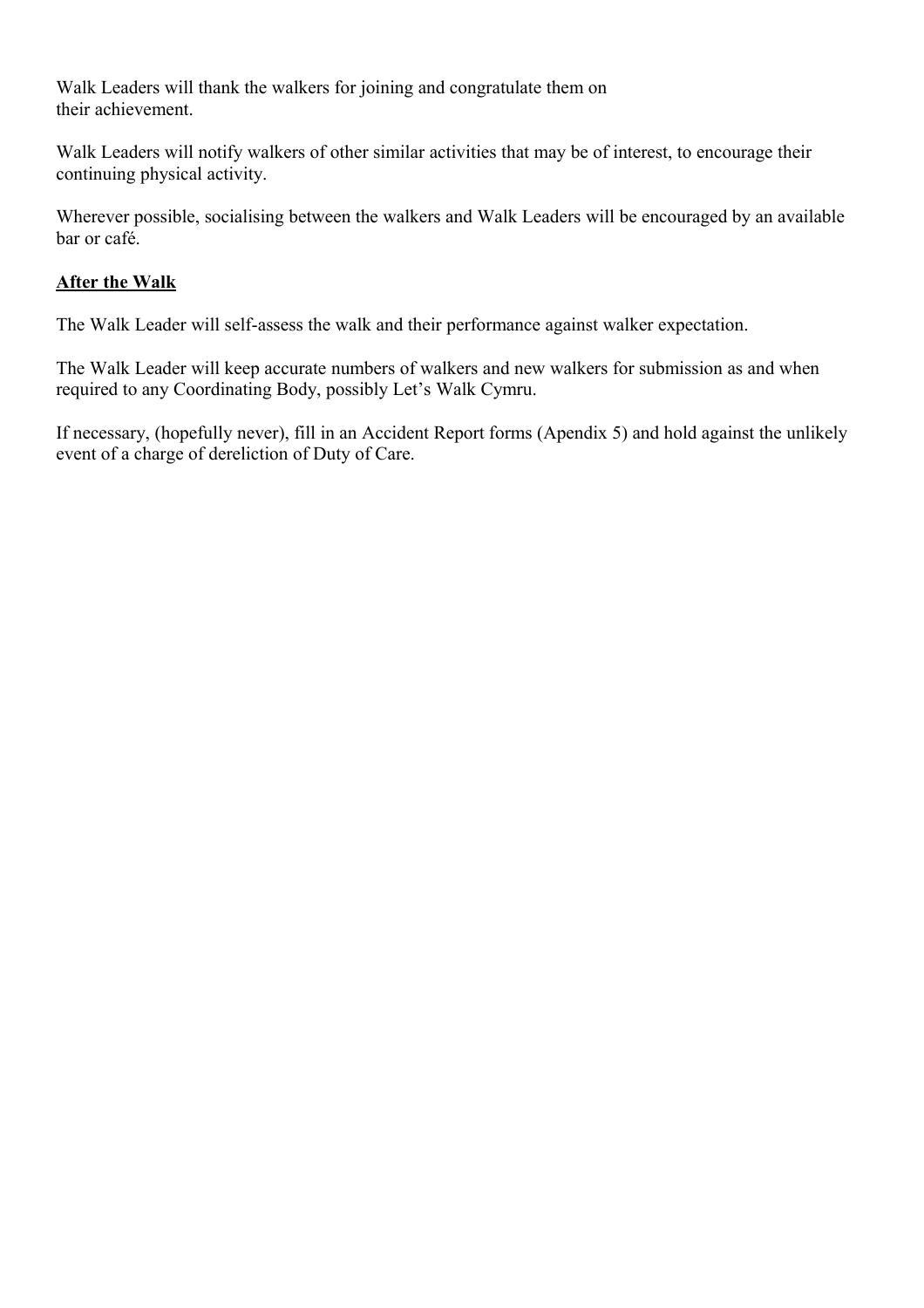## **Appendix 1.**

# **WALKABOUT FLINTSHIRE** (Reg. Charity No.-1170740) **Mold Monday Morning Weekly Walk - New Walker Enrolment**

| <b>Name</b>                                                                                                                                                                                                                                                                                       | <b>Date</b>          | <b>Walkabout Flintshire</b>   |
|---------------------------------------------------------------------------------------------------------------------------------------------------------------------------------------------------------------------------------------------------------------------------------------------------|----------------------|-------------------------------|
| I understand that I walk at my own risk.                                                                                                                                                                                                                                                          | $Tick \lceil \rceil$ |                               |
|                                                                                                                                                                                                                                                                                                   |                      |                               |
| <b>OPTIONALLY</b>                                                                                                                                                                                                                                                                                 |                      |                               |
| I understand that the Walk Leaders, may wish to contact me to notify me of walk cancellation or<br>modification or to notify me of meetings and additional walks or similar activities. By providing the<br>following details I am consenting to my details being stored purely for that purpose. |                      | $Tick$ $\lceil \; \rceil$     |
|                                                                                                                                                                                                                                                                                                   |                      | Post Code____________________ |
| <b>EMail</b> (please print) -                                                                                                                                                                                                                                                                     |                      |                               |
| <u> Telephone</u> – ______________________                                                                                                                                                                                                                                                        |                      |                               |
| Signature - Signature - Signature - Signature - Signature - Signature - Signature - Signature - Signature - Si                                                                                                                                                                                    |                      |                               |
| موله ومقاسمتين ومرارياتها البرر والملوام ومممله اموم وبمتموماته كالمستخدمات وملهكم ومراس ووالبس المستمر واللا                                                                                                                                                                                     |                      |                               |

We are bound by the rules of the Charity Commission and these details will only be used for the purpose stated and will not be disclosed to any third parties. They will be removed and destroyed if you request it at any time in the future.

 $\sim\sim\sim\sim$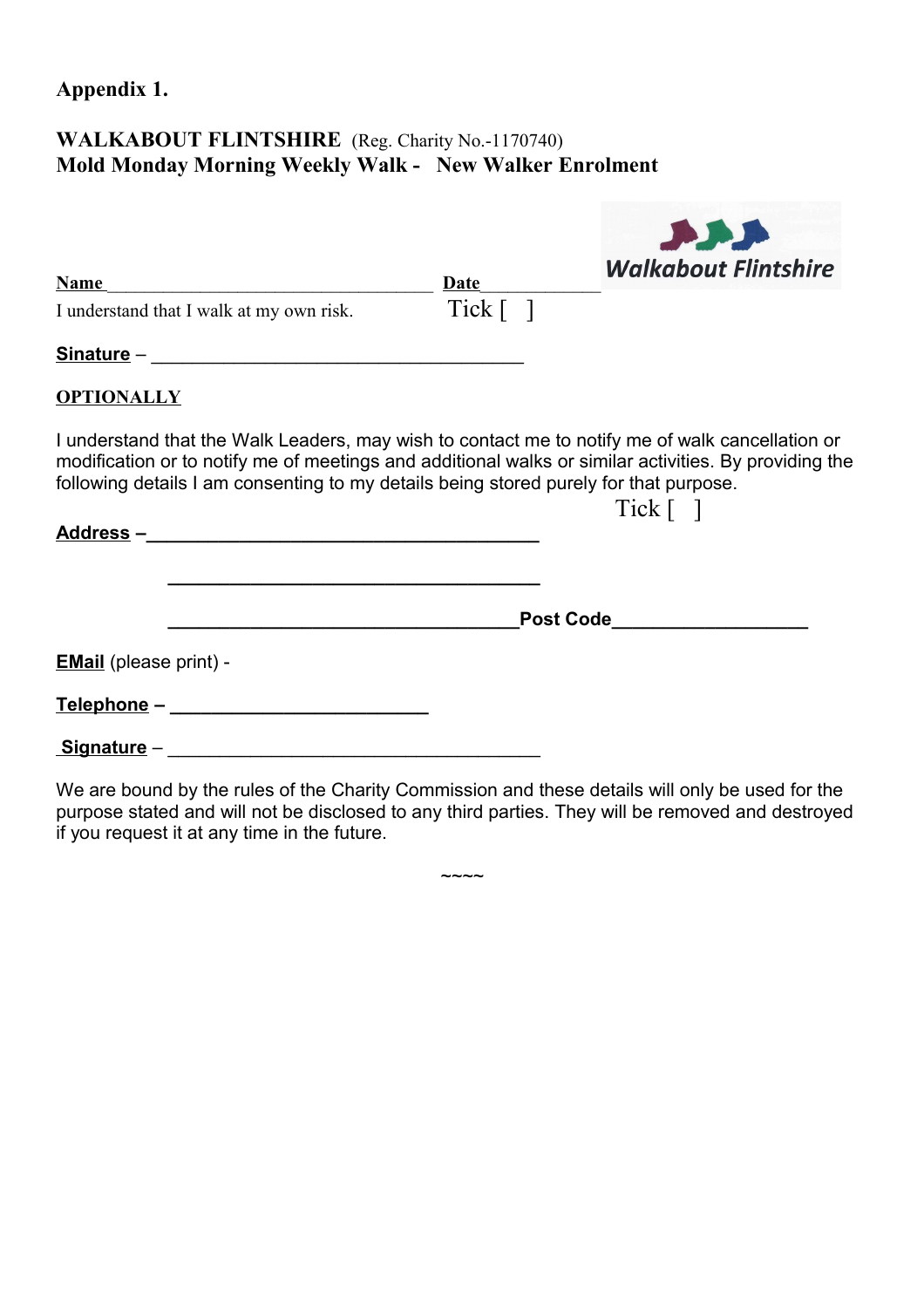# **Appendix 2. WALKABOUT FLINTSHIRE** (Reg. Charity No.-1170740) **– Walk Attendance Register**



Date \_\_\_\_\_\_\_\_\_\_\_\_\_\_\_\_\_\_\_. Time\_\_\_\_\_\_\_\_\_\_\_\_\_ Walk Location Weather/Comments\_\_\_\_\_\_\_\_\_\_\_\_\_\_\_\_\_\_\_\_\_\_\_\_\_\_\_\_\_\_\_\_\_\_\_\_\_\_\_\_\_\_\_\_\_\_\_\_\_\_  $\mathcal{L}_\mathcal{L} = \mathcal{L}_\mathcal{L} = \mathcal{L}_\mathcal{L} = \mathcal{L}_\mathcal{L} = \mathcal{L}_\mathcal{L} = \mathcal{L}_\mathcal{L} = \mathcal{L}_\mathcal{L} = \mathcal{L}_\mathcal{L} = \mathcal{L}_\mathcal{L} = \mathcal{L}_\mathcal{L} = \mathcal{L}_\mathcal{L} = \mathcal{L}_\mathcal{L} = \mathcal{L}_\mathcal{L} = \mathcal{L}_\mathcal{L} = \mathcal{L}_\mathcal{L} = \mathcal{L}_\mathcal{L} = \mathcal{L}_\mathcal{L}$ 

|                         | Name (printed) | <b>New</b><br>walker |
|-------------------------|----------------|----------------------|
| $\mathbf{1}$            |                |                      |
| $\mathbf 2$             |                |                      |
| $\mathbf{3}$            |                |                      |
| $\overline{\mathbf{4}}$ |                |                      |
| $\overline{\mathbf{5}}$ |                |                      |
| $\bf 6$                 |                |                      |
| $\overline{7}$          |                |                      |
| $\bf 8$                 |                |                      |
| $\boldsymbol{9}$        |                |                      |
| 10                      |                |                      |
| 11                      |                |                      |
| 12                      |                |                      |
| 13                      |                |                      |
| 14                      |                |                      |
| 15                      |                |                      |
| 16                      |                |                      |
| 17                      |                |                      |
| 18                      |                |                      |
| 19                      |                |                      |
| 20                      |                |                      |
| 21                      |                |                      |
| 22                      |                |                      |
| 23                      |                |                      |
| 24                      |                |                      |
| 25                      |                |                      |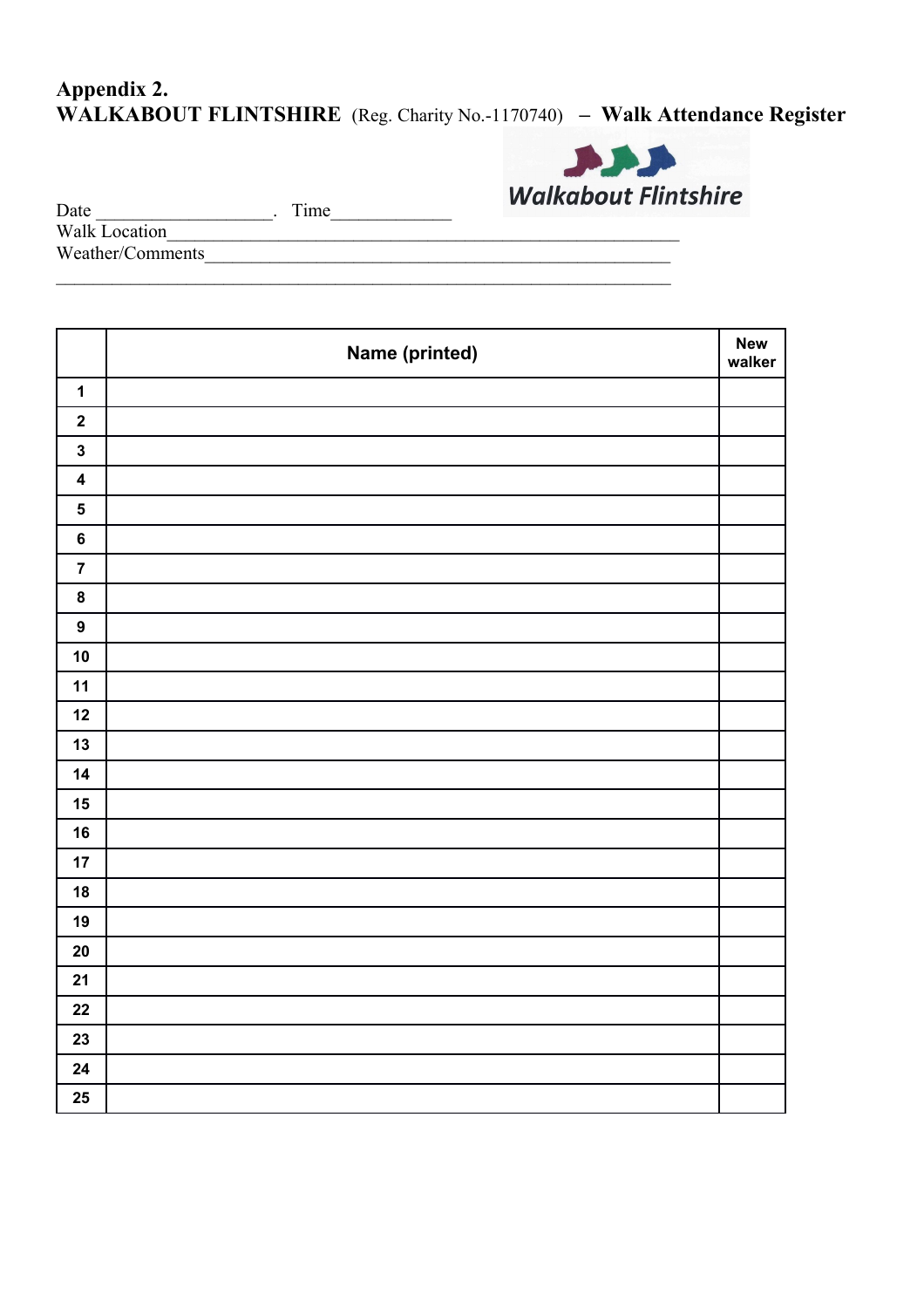|            | Page 2         |                      |  |  |  |
|------------|----------------|----------------------|--|--|--|
|            | Name (printed) | <b>New</b><br>walker |  |  |  |
| ${\bf 26}$ |                |                      |  |  |  |
| ${\bf 27}$ |                |                      |  |  |  |
| 28         |                |                      |  |  |  |
| 29         |                |                      |  |  |  |
| $30\,$     |                |                      |  |  |  |
| 31         |                |                      |  |  |  |
| $32\,$     |                |                      |  |  |  |
| 33         |                |                      |  |  |  |
| 34         |                |                      |  |  |  |
| $35\,$     |                |                      |  |  |  |
| 36         |                |                      |  |  |  |
| $37\,$     |                |                      |  |  |  |
| 38         |                |                      |  |  |  |
| 39         |                |                      |  |  |  |
| 40         |                |                      |  |  |  |
| 41         |                |                      |  |  |  |
| 42         |                |                      |  |  |  |
| 43         |                |                      |  |  |  |
| 44         |                |                      |  |  |  |
| 45         |                |                      |  |  |  |
| 46         |                |                      |  |  |  |
| 47         |                |                      |  |  |  |
| 48         |                |                      |  |  |  |
| 49         |                |                      |  |  |  |
| ${\bf 50}$ |                |                      |  |  |  |
| 51         |                |                      |  |  |  |
| ${\bf 52}$ |                |                      |  |  |  |
| 53         |                |                      |  |  |  |
| 54         |                |                      |  |  |  |
| 55         |                |                      |  |  |  |
| 56         |                |                      |  |  |  |
| ${\bf 57}$ |                |                      |  |  |  |
| 58         |                |                      |  |  |  |
| 59         |                |                      |  |  |  |
| 60         |                |                      |  |  |  |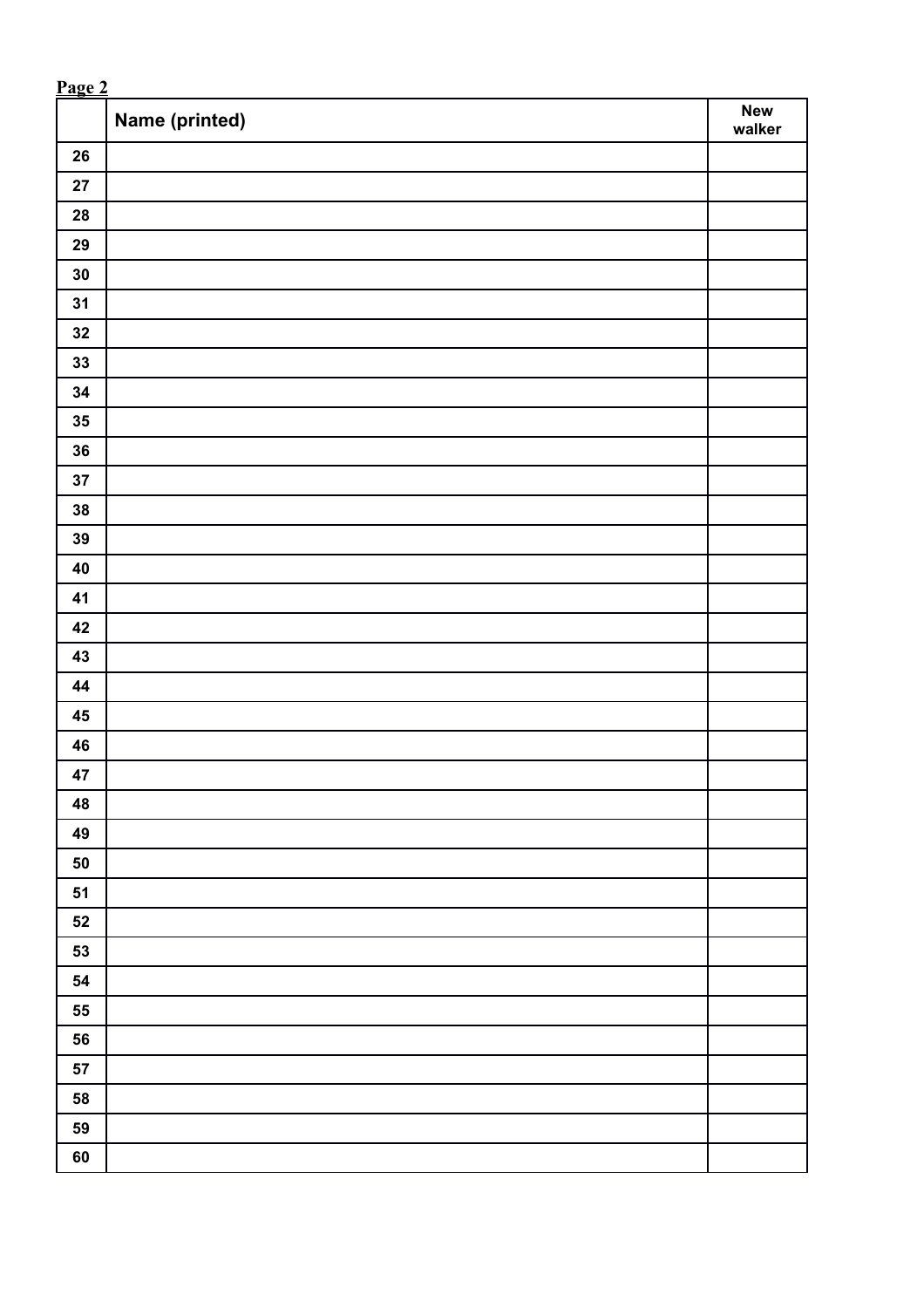### Appendix 3.

Accident Report Form

Walk leader's name (front): Walk leader's name (back): Name of casualty:

Date and time: Place of accident: Details: Action taken by leader: Signature of leader (front): Signature of leader (back): Signature of casualty (if possible): Witness: Witness address: Post code: Any other issues or factors: Walkabout Flintshire – Accident Report Form.